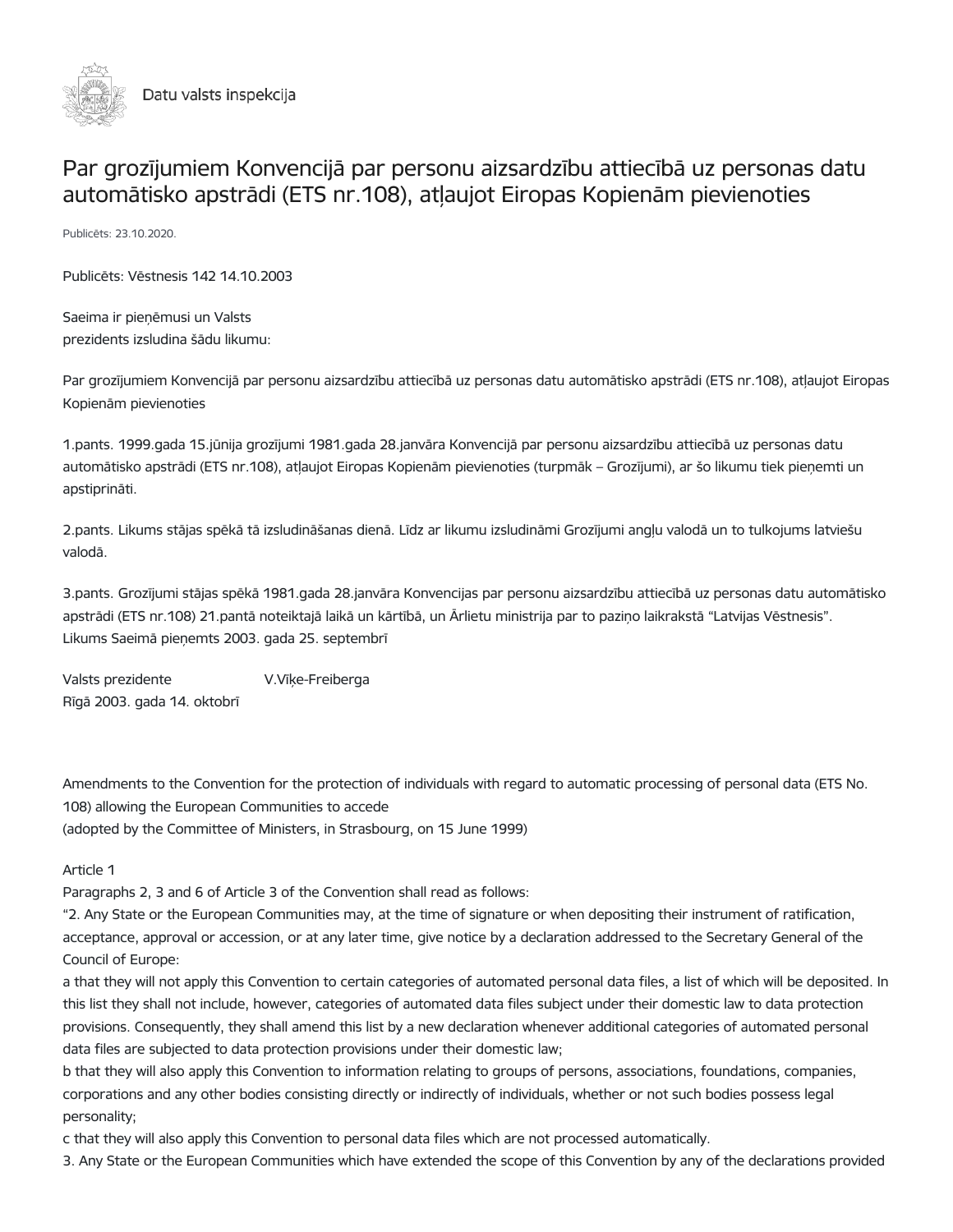for in sub-paragraph 2.b or c above may give notice in the said declaration that such extensions shall apply only to certain categories of personal data files, a list of which will be deposited.

6. The declarations provided for in paragraph 2 above shall take effect from the moment of the entry into force of the Convention with regard to the State or the European Communities which have made them if they have been made at the time of signature or deposit of their instrument of ratification, acceptance, approval or accession, or three months after their receipt by the Secretary General of the Council of Europe if they have been made at any later time. These declarations may be withdrawn, in whole or in part, by a notification addressed to the Secretary General of the Council of Europe. Such withdrawals shall take effect three months after the date of receipt of such notification."

#### Article 2

1. A new paragraph 3, reading as follows, shall be inserted in Article 20 of the Convention:

"Every Party has a right to vote. Each State which is a Party to the Convention shall have one vote. Concerning questions within their competence, the European Communities exercise their right to vote and cast a number of votes equal to the number of Member States that are Parties to the Convention and have transferred their competencies to the European Communities in the field concerned. In this case, those member States of the Communities do not vote, and the other member States may vote. The European Communities do not vote when a question which does not fall within their competence is concerned." 2. Paragraphs 3 and 4 of Article 20 of the Convention shall be renumbered as paragraphs 4 and 5, respectively, of the same article.

## Article 3

Article 21, paragraph 2 of the Convention shall read as follows:

"Any proposal for amendment shall be communicated by the Secretary General of the Council of Europe to the member States of the Council of Europe, to the European Communities, and to every non-member State which has acceded to or has been invited to accede to this Convention in accordance with the provisions of Article 23."

#### Article 4

Article 23 of the Convention shall read as follows:

"Article 23 – Accession by non-member States or the European Communities

1. After the entry into force of this Convention, the Committee of Ministers of the Council of Europe may invite any non member State of the Council of Europe to accede to this Convention by a decision taken by the majority provided for in Article 20.d of the Statute of the Council of Europe and by the unanimous vote of the representatives of the Contracting States entitled to sit on the committee.

2. The European Communities may accede to the Convention.

3. In respect of any acceding State, or of the European Communities on accession, the Convention shall enter into force on the first day of the month following the expiration of a period of three months after the date of deposit of the instrument of accession with the Secretary General of the Council of Europe."

#### Article 5

Article 24 of the Convention shall read as follows:

"Article 24 – Territorial Clause

1. Any State or the European Communities may at the time of signature of when depositing their instrument of ratification, acceptance, approval or accession, specify the territory or territories to which this Convention shall apply.

2. Any State or the European Communities may at any later date, by a declaration addressed to the Secretary General of the Council of Europe, extend the application of this Convention to any other territory specified in the declaration. In respect of such territory the Convention shall enter into force on the first day of the month following the expiration of a period of three months after the date of receipt of such declaration by the Secretary General."

# Article 6

Article 27 of the Convention shall read as follows:

"Article 27 – Notifications

The Secretary General of the Council of Europe shall notify the member States of the Council of Europe, the European Communities, and any State which has acceded to this Convention of: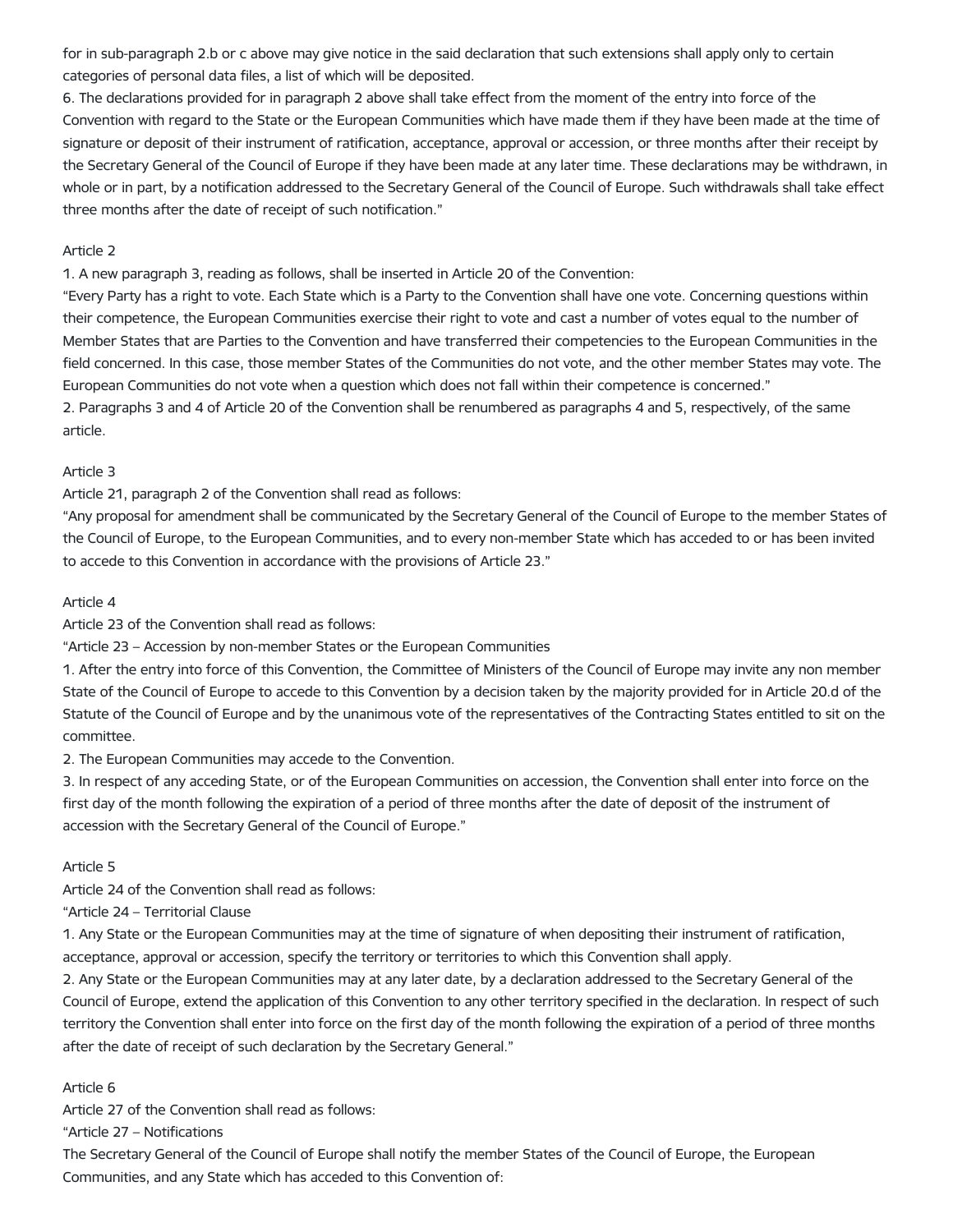a any signature;

b the deposit of any instrument of ratification, acceptance, approval or accession; c any date of entry into force of this Convention in accordance with Articles 22, 23 and 24; d any other act, notification or communication relating to this Convention."

Grozījumi Konvencijā par personu aizsardzību attiecībā uz personas datu automātisko apstrādi (ETS Nr.108), atļaujot Eiropas Kopienām pievienoties

(Pieņemti Ministru komitejā Strasbūrā 1999.gada 15.jūnijā)

## 1.pants

Konvencijas 3.panta 2., 3., un 6. punkts jālasa sekojoši:

"2. Jebkura Valsts vai Eiropas Kopienas, parakstot šo Konvenciju vai iesniedzot savu ratifikācijas, pieņemšanas, apstiprināšanas vai pievienošanās instrumentu, vai jebkurā laikā vēlāk, var iesniegt Eiropas Padomes Ģenerālsekretāram adresētu deklarāciju, norādot, ka tās:

a) neattiecinās šo Konvenciju uz noteiktām automātisko personas datu failu kategorijām, kuru saraksts ir jāiesniedz. Šajā sarakstā tās tomēr neiekļauj tādas automātisko datu failu kategorijas, kas saskaņā ar nacionālajiem normatīvajiem aktiem ir pakļautas datu aizsardzības noteikumiem. Tās attiecīgi groza šo sarakstu ar jaunu deklarāciju ikreiz, kad papildus automātisko datu failu kategorijas tiek pakļautas nacionālo normatīvo aktu datu aizsardzības noteikumiem;

b) attiecinās šo Konvenciju arī uz informāciju, kas attiecas uz personu grupām, asociācijām, fondiem, uzņēmumiem, uzņēmējsabiedrībām un jebkurām citām organizācijām, kurās tieši vai netieši ietilpst fiziskas personas, neatkarīgi no tā, vai šīs organizācijas ir juridiskas personas;

c) attiecinās šo Konvenciju arī uz personas datu failiem, kas netiek apstrādāti automātiski.

3. Jebkura Valsts vai Eiropas Kopienas, kas ir paplašinājušas šīs Konvencijas piemērošanas sfēru, iesniedzot jebkuru no iepriekšminētajām deklarācijām saskaņā ar 2.punkta b) vai c) apakšpunktu, var šādā deklarācijā norādīt, ka šāds paplašinājums attieksies tikai uz noteiktām personas datu failu kategorijām, kuru saraksts ir jāiesniedz.

6. Deklarācijas, kas minētas 2.punktā, stājas spēkā no brīža, kad Konvencija stājas spēkā attiecībā uz Valsti vai Eiropas Kopienām, kas tās iesniegusi, ja tās tikušas iesniegtas parakstīšanas vai ratifikācijas, pieņemšanas, apstiprināšanas vai pievienošanās instrumenta iesniegšanas brīdī, vai pēc trim mēnešiem, kad tās ir saņēmis Eiropas Padomes Ģenerālsekretārs, ja tās ir tikušas iesniegtas vēlāk. Šādas deklarācijas var pilnīgi vai daļēji atsaukt ar Eiropas Padomes Ģenerālsekretāram adresētu paziņojumu. Šādi atsaukumi stājas spēkā trīs mēnešus pēc minētā paziņojuma saņemšanas."

# 2.pants

1. Konvencijas 20.pantā ievietot jaunu sekojoši lasāmu 3.punktu:

"Katrai Pusei ir tiesības balsot. Ikvienai Valstij, kas ir Konvencijas Puse, ir viena balss. Kas attiecas uz viņu kompetencē esošiem jautājumiem Eiropas Kopienas izmanto savas tiesības balsot un sadala balsu skaitu vienādi ar Dalībvalstu, kas ir Konvencijas Puses, skaitu un ir nodevušas savā kompetencē esošo jomu Eiropas Kopienām. Šajā gadījumā, tās Kopienu Dalībvalstis nebalso un citas dalībvalstis var balsot. Eiropas Kopienas nebalso, kad ir iesaistīts jautājums, kurš nav viņu kompetencē." 2. Konvencijas 20.panta 3. un 4. punkts attiecīgi jāpārnumurē kā tā paša panta 4. un 5. punkts.

#### 3.pants

Konvencijas 21.panta 2.punkts lasāms sekojoši:

"Par jebkuru priekšlikumu izdarīt grozījumus Eiropas Padomes Ģenerālsekretārs paziņo Eiropas Padomes Dalībvalstīm, Eiropas Kopienām un tām valstīm, kuras nav dalībvalstis, bet ir pievienojušās vai ir uzaicinātas pievienoties šai Konvencijai saskaņā ar 23.panta noteikumiem."

#### 4.pants

Konvencijas 23.pants lasāms sekojoši:

"23. pants – Valstu, kas nav Dalībvalstis vai Eiropas Kopienu pievienošanās

1. Pēc tam, kad šī Konvencija ir stājusies spēkā, Eiropas Padomes Ministru Komiteja var uzaicināt šai Konvencijai pievienoties jebkuru Valsti, kas nav Eiropas Padomes Dalībvalsts, ar lēmumu, kas pieņemts ar Eiropas Padomes Statūtu 20.d) pantā noteikto balsu vairākumu un ar to Līgumslēdzējpušu Valstu pārstāvju vienprātīgu balsojumu, kuras ir tiesīgas piedalīties komitejā.